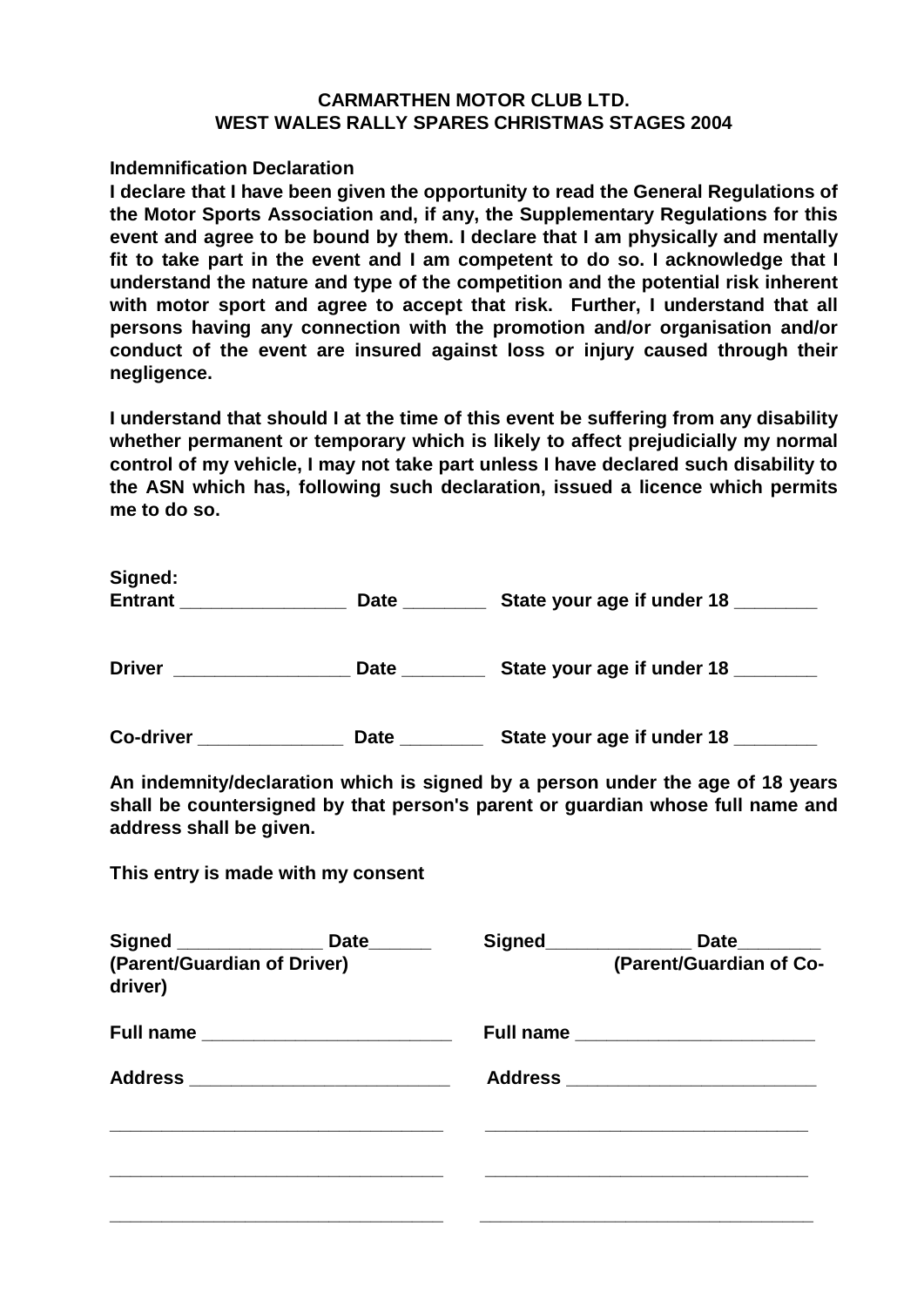Tel nr \_\_\_\_\_\_\_\_\_\_\_\_\_\_\_\_\_\_\_\_\_\_\_\_\_\_\_\_\_\_\_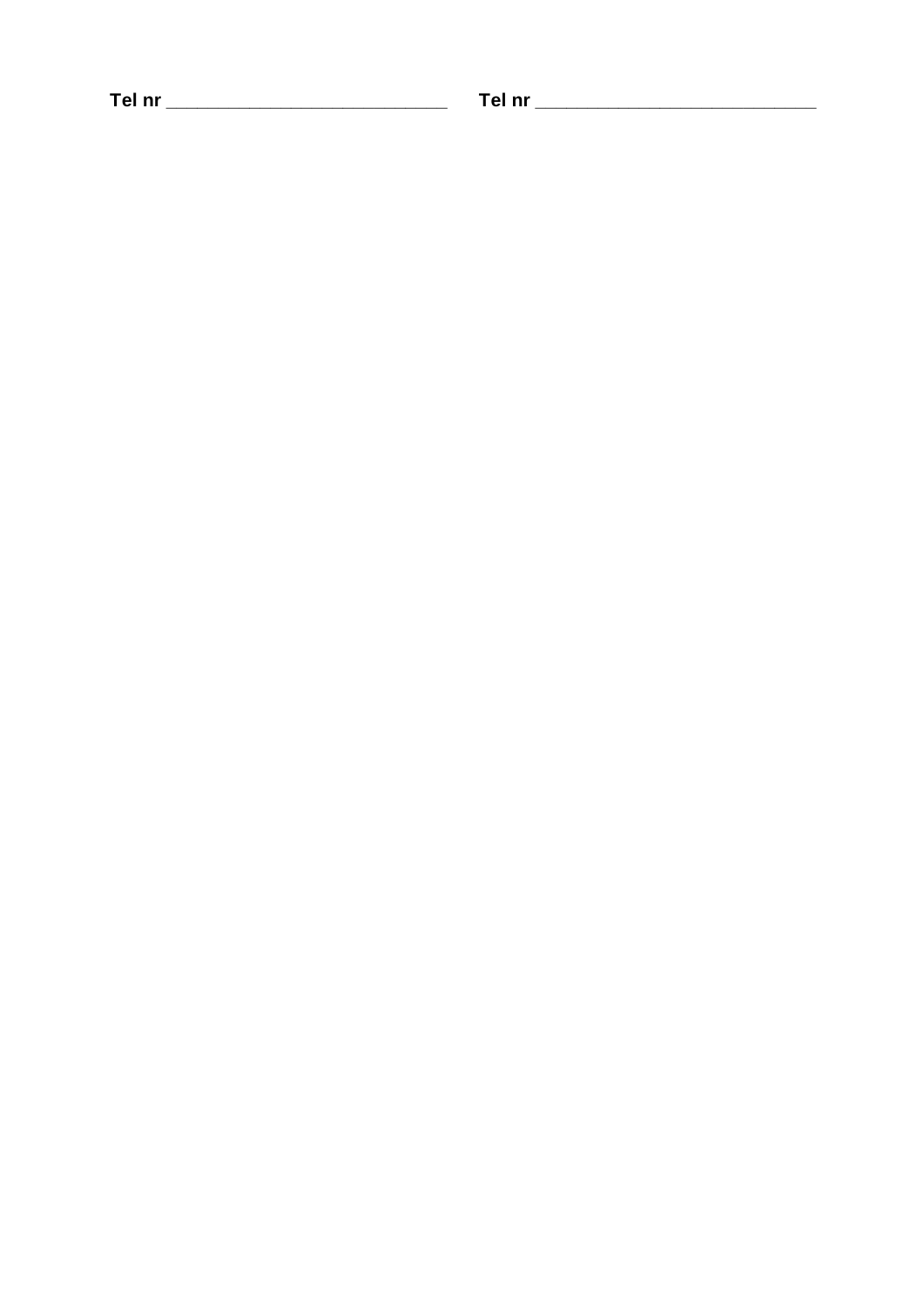| Ref. Nr.               | Date received                   | Acceptance/<br>refusal sent | <b>Payment details</b>                      | Comp.<br><b>Number</b>     |  |  |
|------------------------|---------------------------------|-----------------------------|---------------------------------------------|----------------------------|--|--|
|                        |                                 |                             |                                             |                            |  |  |
| <b>ENTRANT/SPONSOR</b> |                                 |                             |                                             | Licence Nr ___________     |  |  |
|                        |                                 |                             |                                             |                            |  |  |
| <b>DRIVER</b>          |                                 |                             |                                             |                            |  |  |
|                        |                                 |                             |                                             |                            |  |  |
|                        |                                 |                             | Post Code _____________                     |                            |  |  |
|                        |                                 |                             | Comp Licence Nr ________                    |                            |  |  |
|                        |                                 |                             |                                             |                            |  |  |
| <b>NEXT OF KIN:</b>    |                                 |                             | Relationship _________________              |                            |  |  |
|                        |                                 |                             |                                             | Tel Nr: __________________ |  |  |
| <b>CO-DRIVER</b>       |                                 |                             | Surname ____________________                |                            |  |  |
|                        |                                 |                             |                                             |                            |  |  |
|                        |                                 |                             | Post Code ______________                    |                            |  |  |
|                        |                                 |                             |                                             |                            |  |  |
|                        |                                 |                             |                                             |                            |  |  |
| <b>NEXT OF KIN:</b>    |                                 |                             | Relationship ________________               |                            |  |  |
|                        |                                 |                             |                                             |                            |  |  |
|                        | <b>VEHICLE AND CLASS</b>        |                             |                                             |                            |  |  |
|                        | Engine Capacity: ______________ |                             | Colour: ___________________________________ |                            |  |  |
|                        | <b>Forced Induction: YES/NO</b> |                             | Number of valves per cylinder:              |                            |  |  |
|                        | 4 wheel Drive: YES/NO           |                             | Number of camshafts (per bank): _______     |                            |  |  |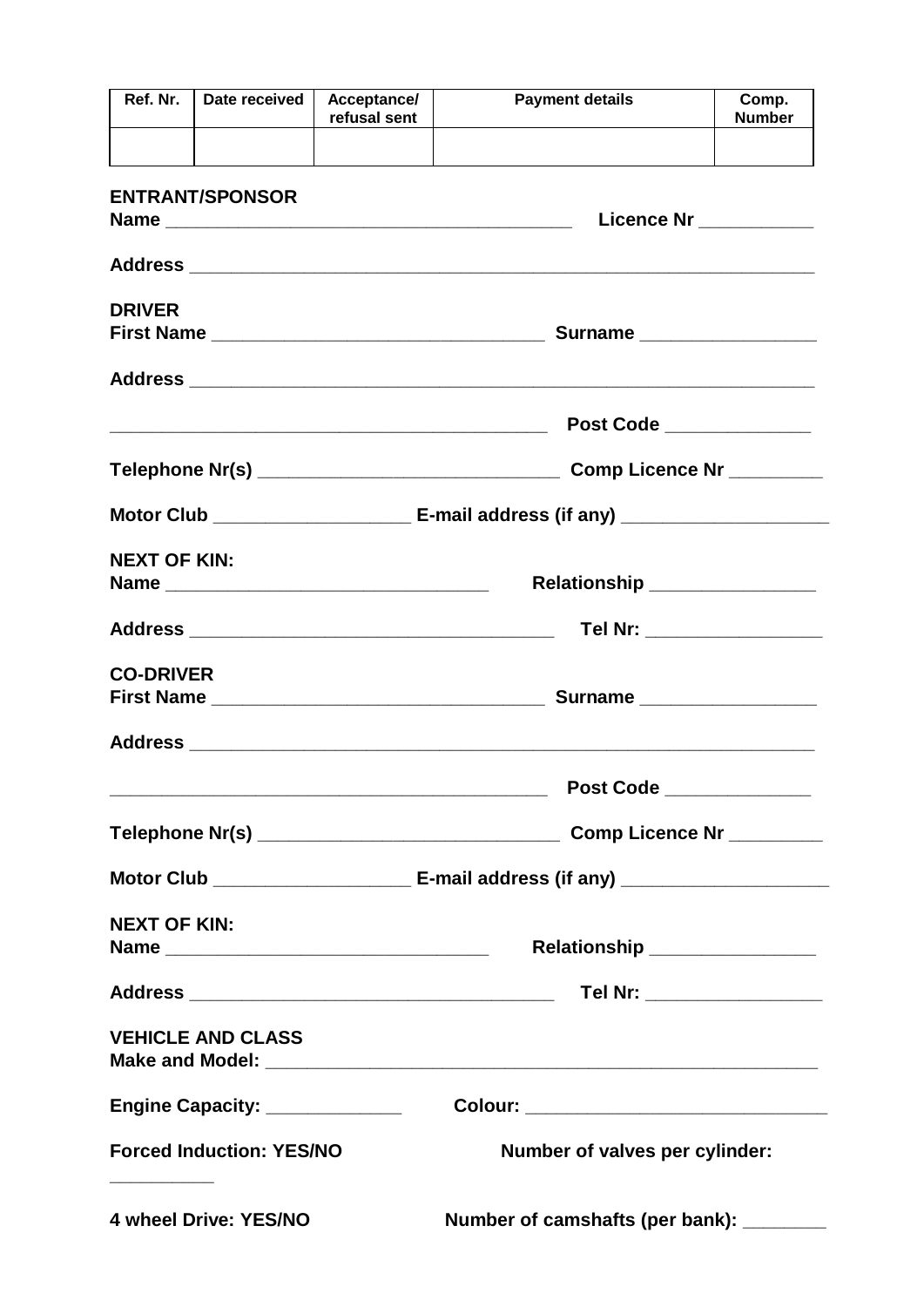Vehicle reg nr: \_\_\_\_\_\_\_\_\_\_\_\_\_\_\_\_\_\_\_\_\_\_\_\_\_\_Class entered (See SR8): \_\_\_\_\_\_\_\_\_\_\_\_\_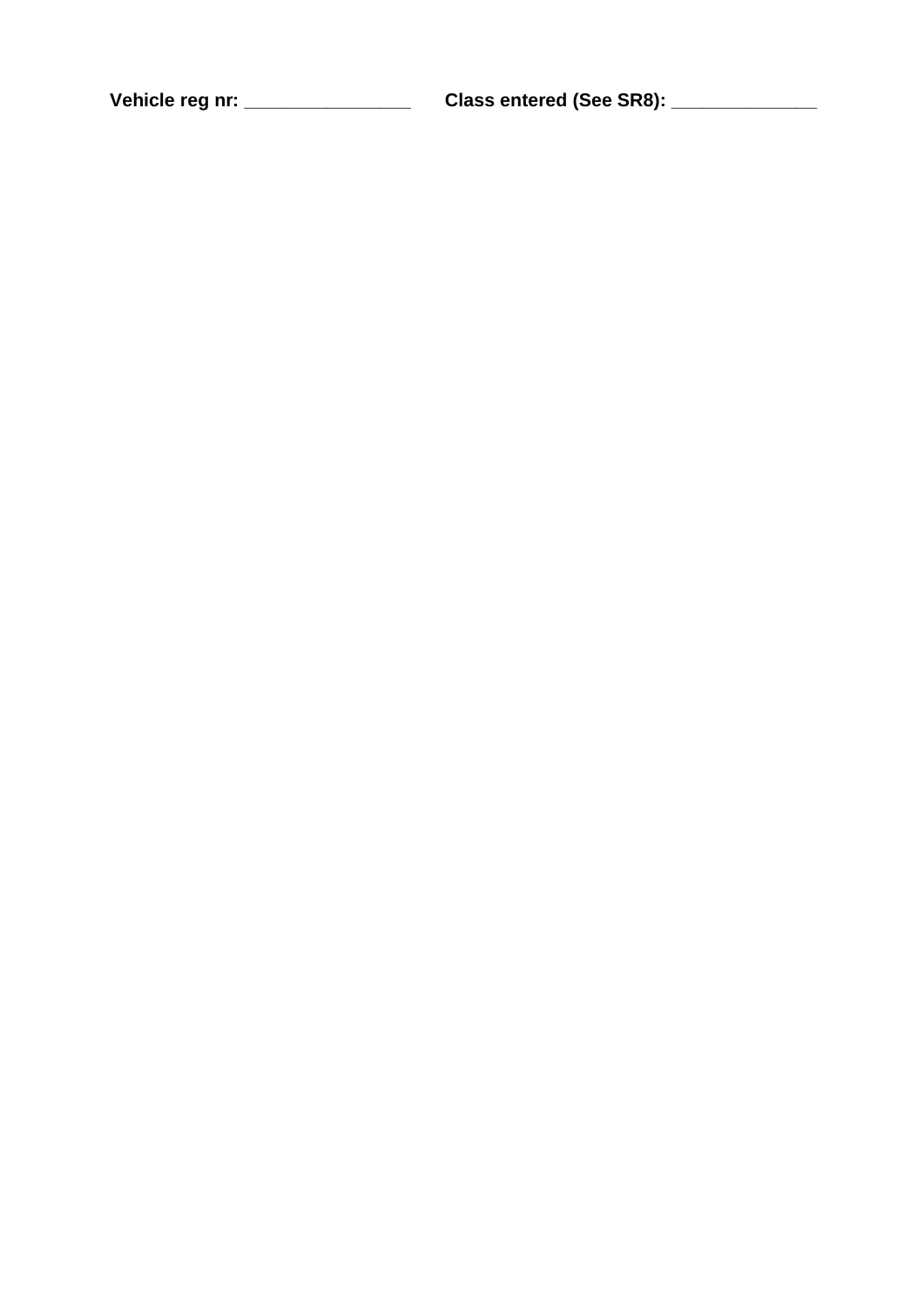## **ADDITIONAL INFORMATION**

| <b>Championship Contender/Additional awards</b>                                   |             | <b>Driver</b> | <b>Co-driver</b>                         |
|-----------------------------------------------------------------------------------|-------------|---------------|------------------------------------------|
| <b>Rallysport Challenge 2005</b>                                                  |             |               | YES/NO Reg Nr__________YES/NO Reg Nr____ |
| Ladies/mixed crew                                                                 |             | <b>YES/NO</b> |                                          |
|                                                                                   | <b>FEES</b> |               |                                          |
| <b>Entry fee</b>                                                                  |             |               | 170.00                                   |
| C.M.C. Membership - Driver to 31st Dec 2005                                       |             | 5.00          |                                          |
| C.M.C. Membership - Co-driver to 31st Dec<br>2005<br>(Please tick which paid for) |             |               | 5.00                                     |
|                                                                                   |             |               |                                          |

 **TOTAL £**

**----------**

**Please enclose cheque(s)/postal order(s) totalling the above amount, made payable to CARMARTHEN MOTOR CLUB LTD. Post dated cheques will not be accepted.**

## **SEEDING INFORMATION (Last 3 years only)**

**Please enter below details of driver's best performance in Stage Rallies (As a first named driver). If no appropriate results, please include any relevant experience.**

| <b>EVENT</b> | <b>STATUS &amp;</b> | <b>YEAR</b> | <b>STAR</b> | <b>POSITION</b> |              |
|--------------|---------------------|-------------|-------------|-----------------|--------------|
|              | <b>CHAMPIONSHIP</b> |             | NR.         | <b>OVERALL</b>  | <b>CLASS</b> |
|              |                     |             |             |                 |              |
|              |                     |             |             |                 |              |
|              |                     |             |             |                 |              |
|              |                     |             |             |                 |              |
|              |                     |             |             |                 |              |

## **N.B. Any entrant falsely declaring or withholding information may forfeit their entry fee and have their entry refused.**

**THE ENTRY FOR MUST BE COMPLETED IN EVERY RESPECT - INCLUDING SIGNING THE INDEMNIFICATIONS and sent to the Entries Secretary: Ryland James, Cartref, Bethlehem Road, Pwll Trap, St Clears, Carmarthen, SA33 4AN.**